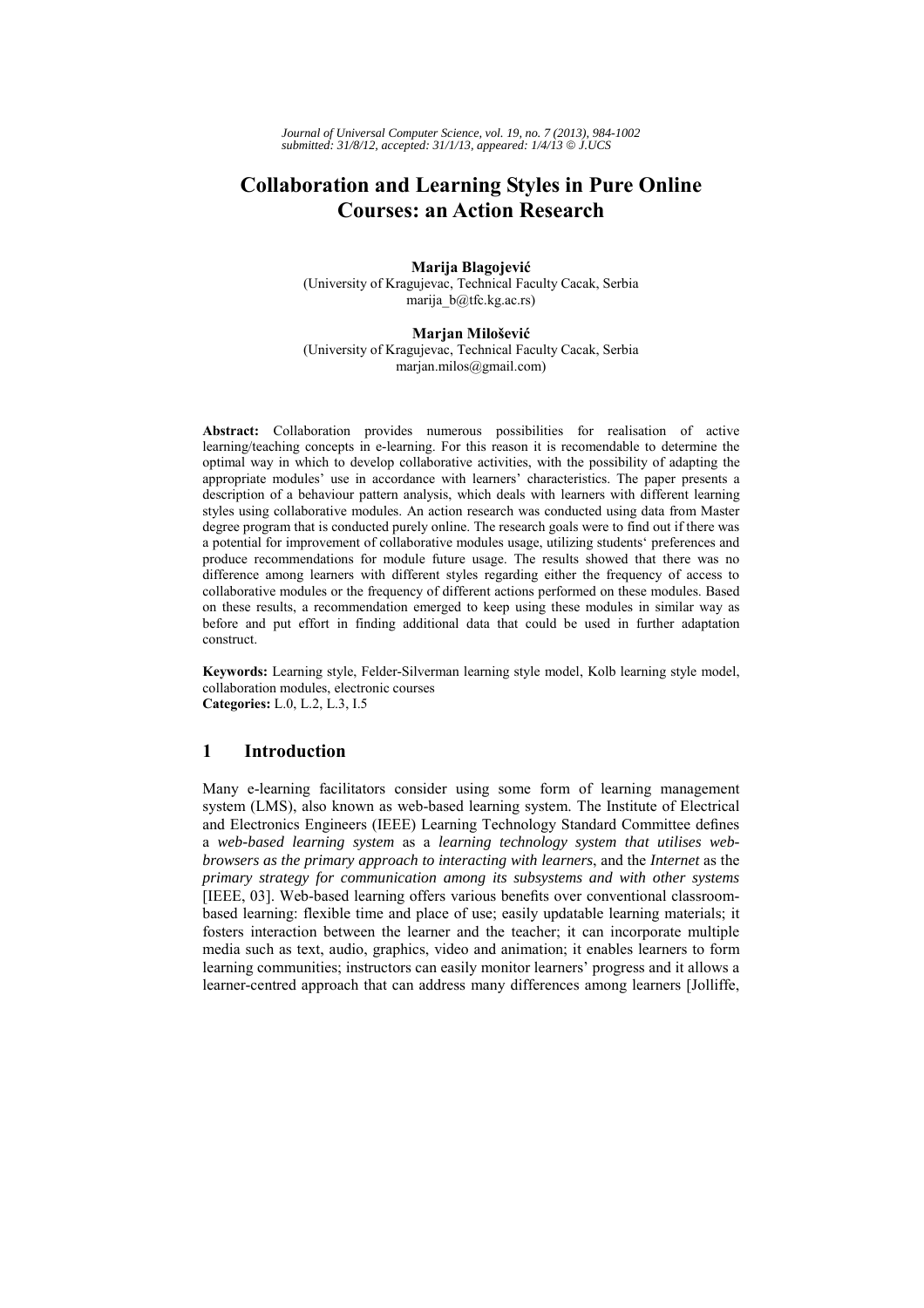01]. However, monitoring student behaviour may emerge as a problem in online education using LMS [Graf, 09].

In blended learning scenarios the learning/teaching relies on both traditional learning/teaching and e-learning [Harriman, 04]. It is up to the teacher to decide what activities are to be conducted in the classroom or in the virtual environment. In pure e-learning scenarios the complete learning/teaching process appears to happen online, in the LMS environment. All resources such as files or Shareable Content Object Reference Model (SCORM) packages are put in the virtual course. Communication modules are also available, making communication and collaboration possible both synchronously and asynchronously.

Collaboration is a very important component of the learning process, and this area is in focus of interest in the field of Web based education [Cavus, 07]. According to [Rohaan, 08] collaborative learning is in range of the teaching methods which is necessary for effective teaching of technology subjects. Collaborative activities equip learners with greater opportunities for increased social presence and a greater sense of online community, both of which have been associated with positive online course outcomes [Rovai, 02]. As stated in [Caeiro-Rodríguez, 05], today more emphasis is placed upon the design of learning activities, especially collaborative, instead of the content to be transferred. Such activities assume interaction among students and/or between students and teacher that generates new knowledge. When translated to the virtual environment, collaboration activities take the form of forums, chats, wikipages, workshops, and so on. Working on the mutual task, several students are organising, interacting and building an original work. Teacher may assign the task or learners may set it by themselves informally.

The important, tightly coupled, features of learning/teaching are activity tracking and progress monitoring. These are also implemented in the LMS: reports about particular modules or the course as a whole may provide teachers with substantial insight into the learners' activities. Logs are usually stored in a database, from which they can be extracted and analysed in a more comprehensive manner. In that way much useful information can be gained, making future course planning more efficient.

Learning styles have been defined in several ways, i.e.: "a certain specified pattern of behaviour according to which the individual approaches learning experience" [Campbell, 96]. Finding out more about individuals' learning styles means knowing more about the learner's preferred way of interacting with the learning environment and with the teacher, thus extending the possibilities for learning improvement [Franzoni, 09]. The complete course design can be designed as user-centric, having learner's preferences as main input [Saeed, 09].

Many learning style classifications have been defined. In [Coffield, 04] there are 13 styles models analysed in favour of producing a practical recommendation for pedagogical use.

One of the most popular learning style classifications is Kolb's [Kolb, 84]. It describes four categories of learners (accommodators, divergers, assimilators, and convergers) according to learning preference – is it based on concrete experience, on theories and so on. Kolb's learning style is determined using an appropriate inventory containing 12 grading categories [Kolb, 76]. However, there is also another approach: namely, determining the style according to the learner's actions.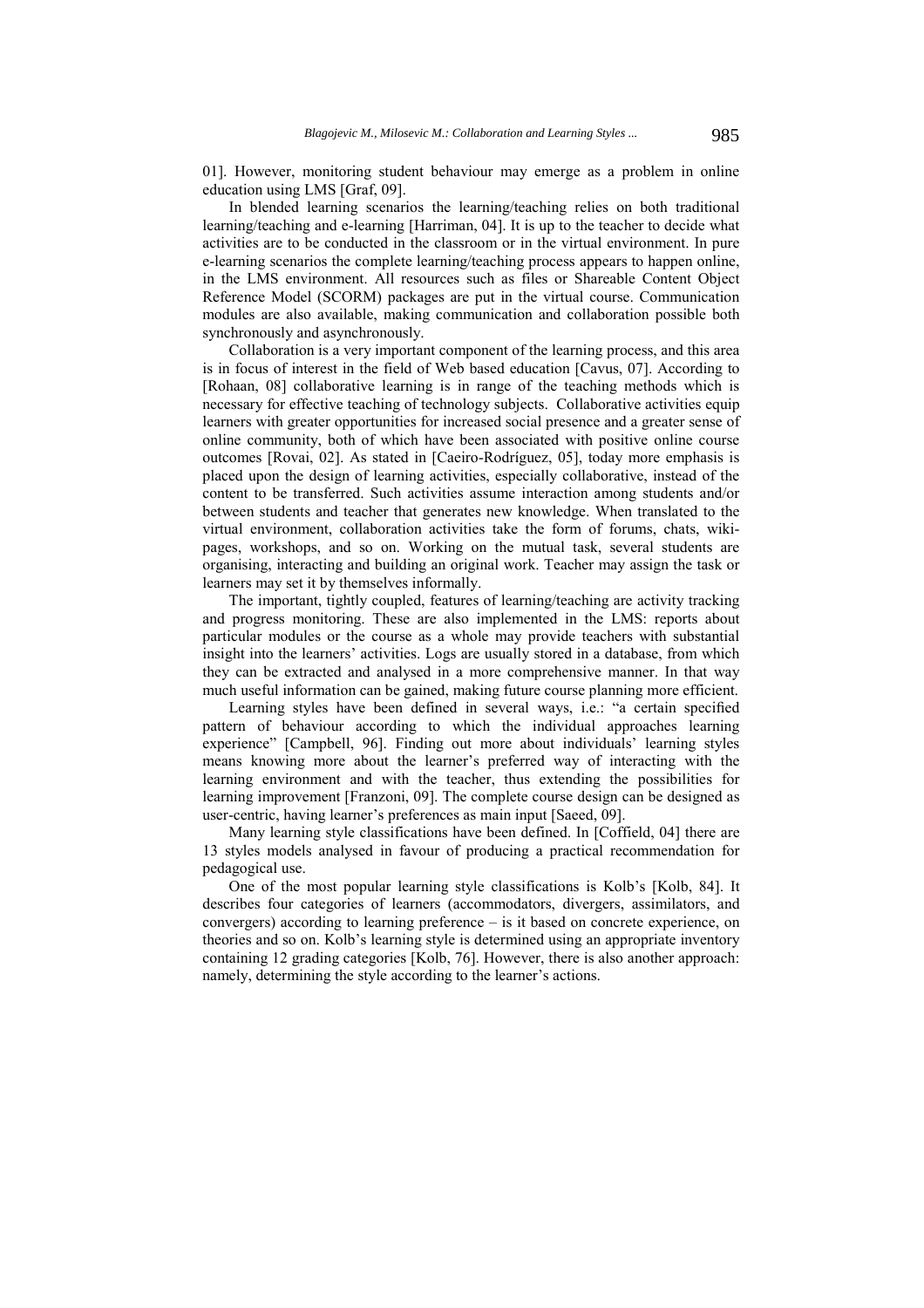Another popular learning style model is Felder and Silverman's [Felder, 88]. In this model learners are classified according to four dimensions, using an appropriate inventory Felder & Soloman [Felder, 11]. (Hereafter, this model will be referenced as the (Felder-Silverman's.)

This paper has the following structure:

After the literature review, the purpose of this study is outlined, including the motives and action guidelines for the research. The methodology section deals with the participants and the tools and techniques used to gather and process data. In the results section a preview of research outputs are outlined. These are further discussed in the following section. The conclusion and future work are given at the end.

## **2 Related work**

There are many papers that deal with identifying learning styles and adapting online courses to fit different learning styles. Daga [Daga, 09] gives a comprehensive analysis of the literature; Kolb's style model was the most commonly used, followed by Felder and Silverman's. For this reason, in this study precisely these two models were selected.

Milosevic et al. presented a student model built according to learning styles, using Kolb's model and motivation [Milosevic, 06]. The model was created according to the IMS Global Learning Consortium (IMS) specification that was implemented in this research using learner's style by controlling the lesson's semantic density. This paper contains very useful tables, showing how learning style, mixed with certain motivation levels, affects the choice of preferred learning material type. In relation to this work, the motivation was not included in the study because the aim of the research is related to learning styles and their impact on the selection of collaborative activities. Parameters of studies for possible further adaptation are those two styles of learning.

In [Essalmi, 10] personalisation model is produced according to 16 different parameters. Four parameters were learning styles: Kolb's, Honey-Mumford's, Felder-Silverman's and La Garanderie. The model dealt with 2-level personalisation in which the teacher was able to choose the personalisation form using the defined strategy.

In [Miller, 05] Miller conducted research that used both Gregorc's and Kolb's learning style models. The results showed that using Gregorc's style had a strong effect on the amount of the subject that was learned. However, Kolb's style showed no correlation with the amount of learned information. Besides the effect on the amount of the learned subject, learning styles can influence the path by which students move through the learning environments. Leagle and Janicki used Kolb's inventory to determine whether learners belong to one of two groups: reflective observers (observers) or active experimenters (experimenters) [Leagle, 06]. The learners' navigational habits were also analysed. It is shown that learning style has a strong influence on the navigation paths and the efficiency of the learning process. This, therefore, provides a solid motive for adapting learning environments. The research aimed at increasing the efficiency of the learning process; however, some research suggests that success in learning depends on learning style, or, within the online environment, students with different learning styles can equally learn. For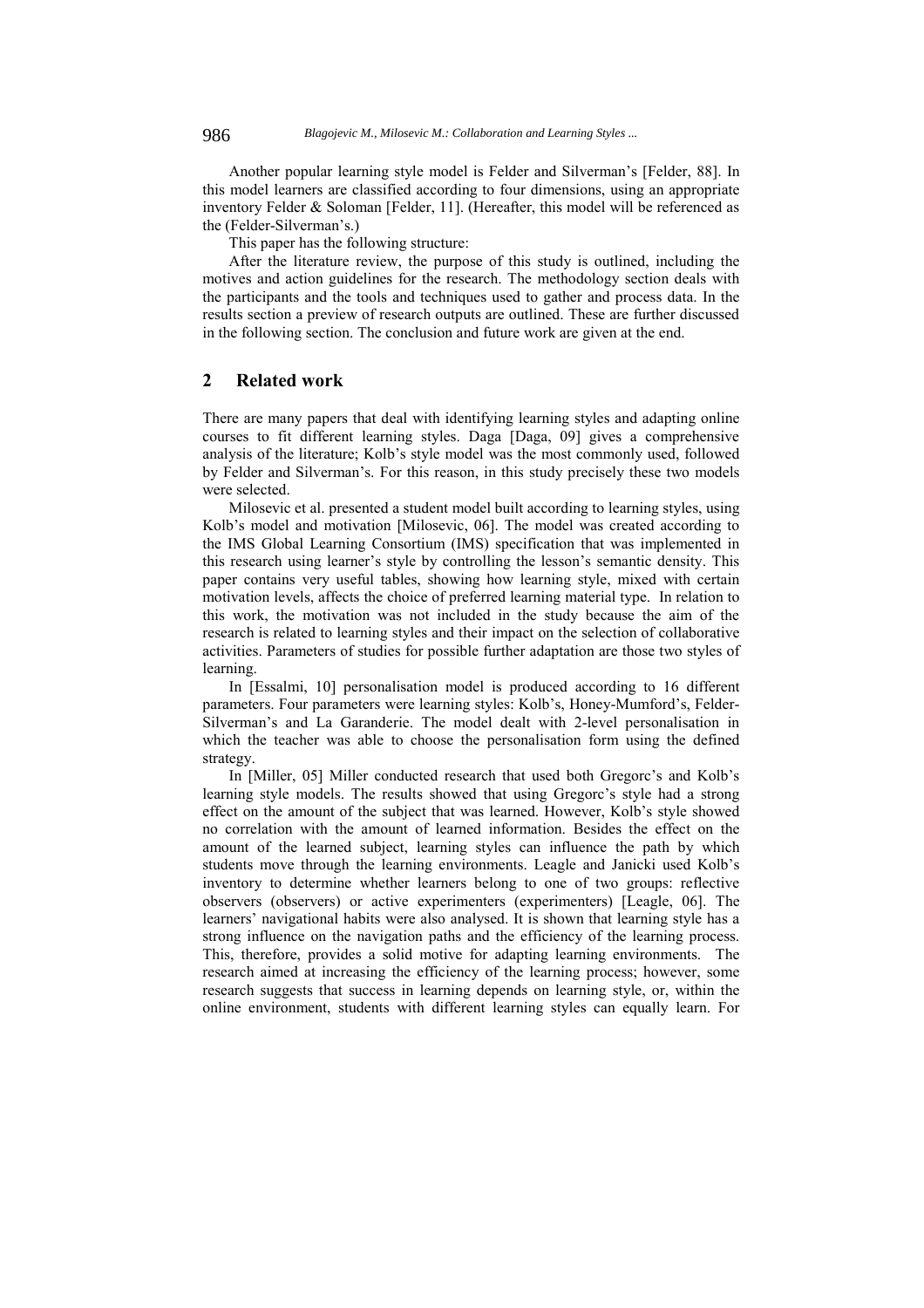example, how learning styles and learning patterns affect learning success at webbased courses using WebCT was investigated in [Lu, 03]. It was found that "at the graduate level, students are able to learn equally well in WebCT online courses despite their different learning styles".

In [Klasnja-Milicevic, 11] there is described a system that automatically retains learning styles through data mining techniques. The learning material is then presented in form of lesson sequences depending on the learner's style. In relation to the mentioned paper, data mining techniques are not used to identify learning styles, as this is accomplished using questionnaires. Data mining techniques are used to analyze log files from the system in order to get any recommendations for students of different styles. While in the conducted research OLAP cube is a key element of the basis for further work, in [Lee, 09] decision tree approach was used to analyse data in a web learning environment. In that paper a strong connection between navigational patterns and cognitive traits has been found. It has been shown that "Field Independent learners frequently use backward/forward buttons and spent less time for navigation. On the other hand, Field Dependent learners often use main menu and have more repeated visiting." Furthermore, suggestions are made about adaptivity and adaptability, which should be implemented in order to make use of this information and improve learning efficiency.

In [Özpolat, 09] a learner model is built by processing the learner profile over the clustered data. Those data are acquired through the learning system. In relation to the aforementioned work in conducted research, the data are, after taking the learning is the system, divided into clusters compared to the respective styles and background styles was determined by questionnaire.

In [Ruiz, 08] an algorithm for adaptation was proposed. The defined steps were:

1. Select a good taxonomy of learning styles to classify the user.

2. Develop techniques to introduce adaptation into the system and design the adaptation by selecting techniques that are adequate for the selected learning styles.

3. Implement the designed adaptation on a computer.

4. Select the technologies that are adequate for the adaptation.

Still, many confronted conclusions may be found in literature.

Dag and Grecer [Daga, 2009] concluded another factors beside learning styles should be involved in order to apply them to build a better online course.

Papanikolaou et al. [Papanikolaou, 2006] also pointed out the lack of strong evidence that there is a strong link between styles and on-line student performance, introducing additional features into adaptation model, such as reflection and externalization.

Through various related work analysis it is concluded that there is no definite conclusion stated regarding influence of the learning styles to student success in online learning. Speaking of its key collaborative activities, it is left for further research to investigate whether styles influence their usage and what model is most convenient to be engaged.

# **3 Purpose of the Study**

Moodle, the open source learning management system that is becoming increasingly popular, was used in this research [Dugiamas, 11]. This system enables course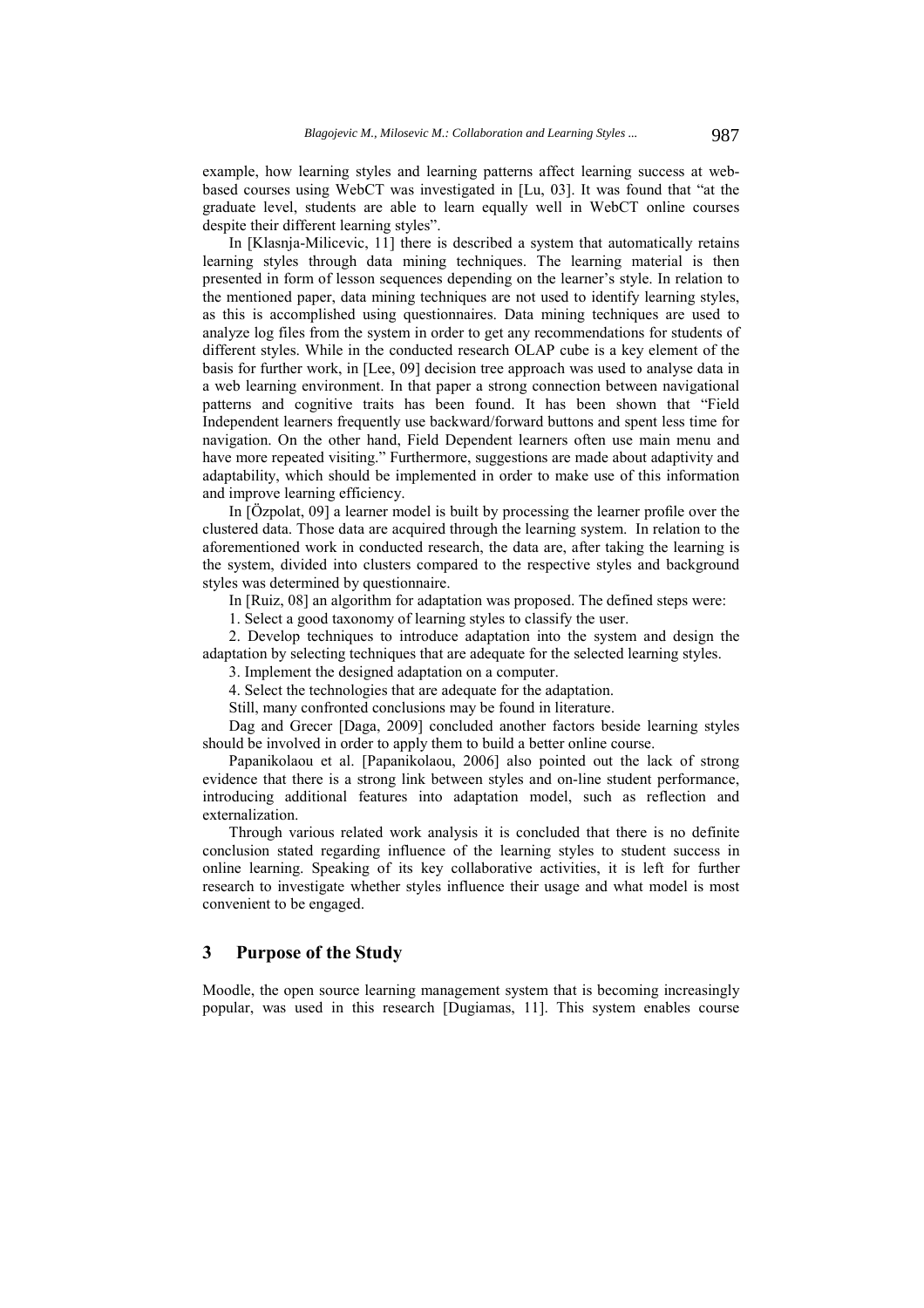creators to organize the online learning environment efficiently. Moodle learning management system does not allow detailed monitoring of users' activities or evaluation of the course's structure and efficiency in the teaching process. According to [Heinström, 00] it is very important to be aware of differences of students' personalities and different approaches to the tasks and respect these differences during the processes of planning and teaching. The current education is labeled as paradox if educator is transmitting the same information to all learners in the same way [Vartiainen, 12]. Also, Hung and Crooks [Hung, 09] pointed out that teachers could provide adaptive feedback if they know online learning behaviors of their students.

In order to obtain recommendations for different learning styles a thorough analysis is necessary.

An action research is realised with the purpose of identifying potentials for adaptive use of collaborative modules according to different learning styles. According to Riding et al. [Riding, 95] action research has been used in many areas and could be successful approach for improving quality of teaching. Results gained in this study can be used when Moodle courses are next constructed and additional data and student feedback can be collected.

#### Action research goals:

 Determine the differences among learners with different learning styles using collaborative modules on Moodle electronic courses.

 Examine the possibility for using data mining technologies to acquire information according to learning styles.

 Develop and test methodology for future research, for the next generation of students.

The research objectives:

 Survey analysis application as a matter of learner classification according to learning style (Kolb's and Felder-Silverman's).

- Data collection.
- Data preprocessing: clean and prepare the LMS's log files.
- Pattern evaluation: determine behaviour patterns based on reports and their evaluation.

Within the action research, the following hypotheses are formulated:

1)  $H_0$ : There is no significant difference in access to collaborative activities according to Kolb's model of learner style.

 $H<sub>1</sub>$ : There is a significant difference in access to collaborative activities according to Kolb's model of learner style.

2)  $H_0$ : There is no significant difference in access to collaborative activities according to Felder-Silverman's model of learner style.

 $H<sub>1</sub>$ : There is a significant difference in access to collaborative activities according to Felder-Silverman's model of learner style.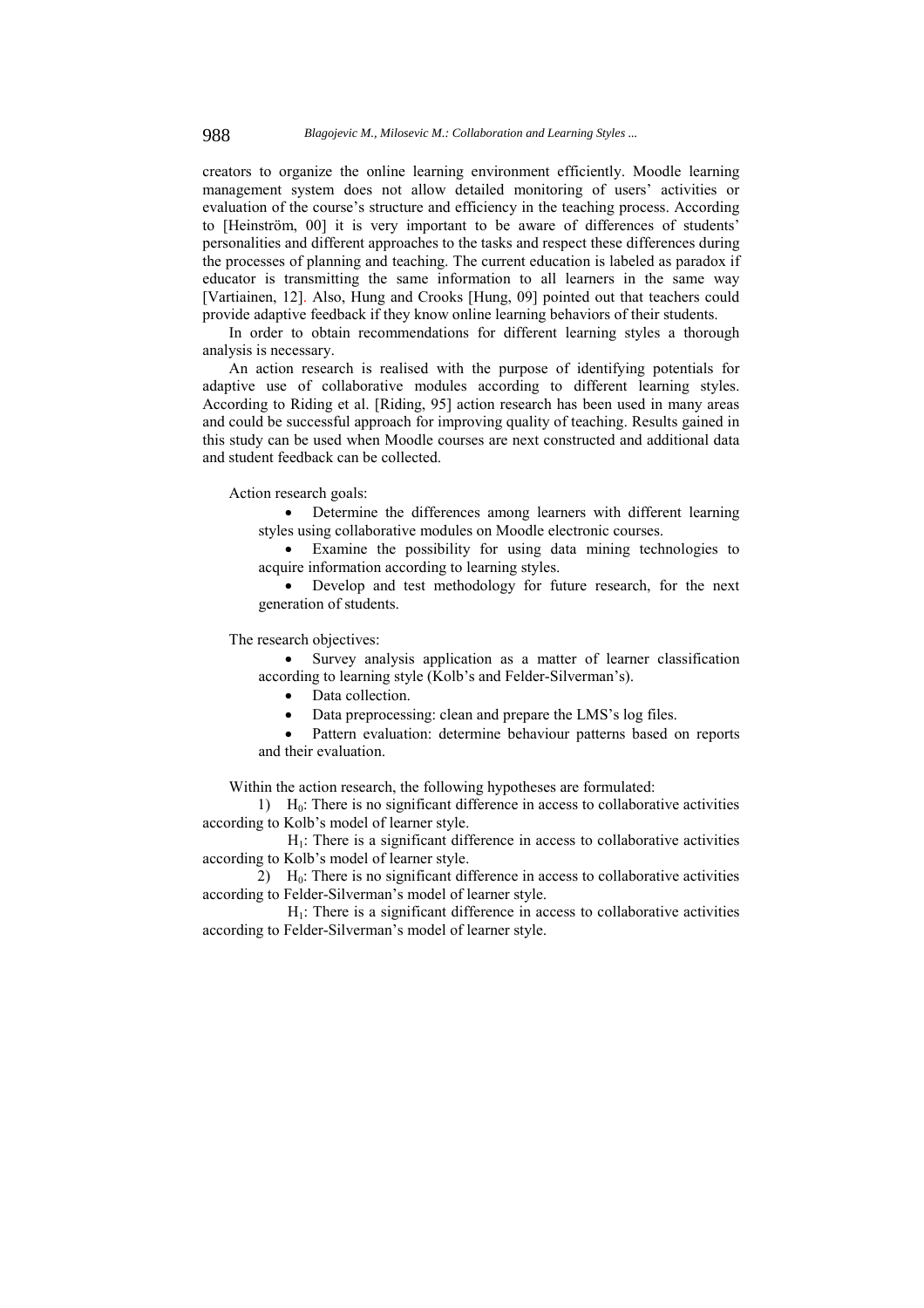### **4 Methodology**

### **4.1 Participants**

This research was conducted at the Technical Faculty in Cacak, using data from Moodle LMS. Students involved in research are enrolled in a MSc study program - Master in e-learning. This program has been conducted for 4 years, and now Moodle LMS within this program includes 39 different courses. The complete teaching process at this study program is conducted through online activities using the LMS (http://e-lab.tfc.kg.ac.rs/moodle/login/index.php). Students log in with their accounts, enrol to their courses and perform activities such as viewing or editing content. Activities are saved with metadata and timestamps.

For research purposes three mandatory courses were selected, having 27 students enrolled and further involved in the research. Participants in the descriptive statistical analysis are the same for Kolb's and Felder – Silverman, but for Kolb there were fewer participants. Out of 27 students surveyed, 9 were female and 18 male. Data about students who took part in the research are given in Table 1 [see Tab. 1].

The control group consisted of 10 students, 5 males and 5 females. This group is devoid of effects of the experimental variable and serves to control the importance of the impact of the variable being investigated. This group of 10 students is balanced with the experimental group regarding all the variables relevant to the studied phenomenon, except for the independent variable.

| Gender | Frequency | Percent | Valid percent | <b>Cumulative</b><br>percent |
|--------|-----------|---------|---------------|------------------------------|
| Male   |           | 66.7    | 66.7          | 66.                          |
| Female |           | 33.3    | 33.3          | 00.0                         |
| Total  | 27        | 100.0   | 100.0         |                              |

#### *Table 1: Participants' information*

Log data was used from the following courses: Infrastructure for e-learning, Tools and technologies for e-learning, and Teaching and learning in e-education. All of these courses had numerous modules and activities that students use for gaining new knowledge and skills. All of the above courses, whose logs were analyzed, are obligatory for Master's degree students. In addition to learning materials offered in different forms and as part of distinct modules and courses, there are also modules that provide options for collaborative learning (hereafter, collaborative modules). Collaborative modules include forums, wiki pages, and chats. This research has been conducted concerning these modules, using appropriate log data.

### **4.2 Instruments and Tools**

According to Kolb [Kolb, 76], the Learning Style Inventory (LSI) has been used to determine learners' styles. It is a scoring instrument consisting of 12 items, developed by David A. Kolb. It can be easily implemented online. An online questionnaire for determining the learning style was created in this research. The questionnaire was implemented within the Moodle learning management system. The participants of the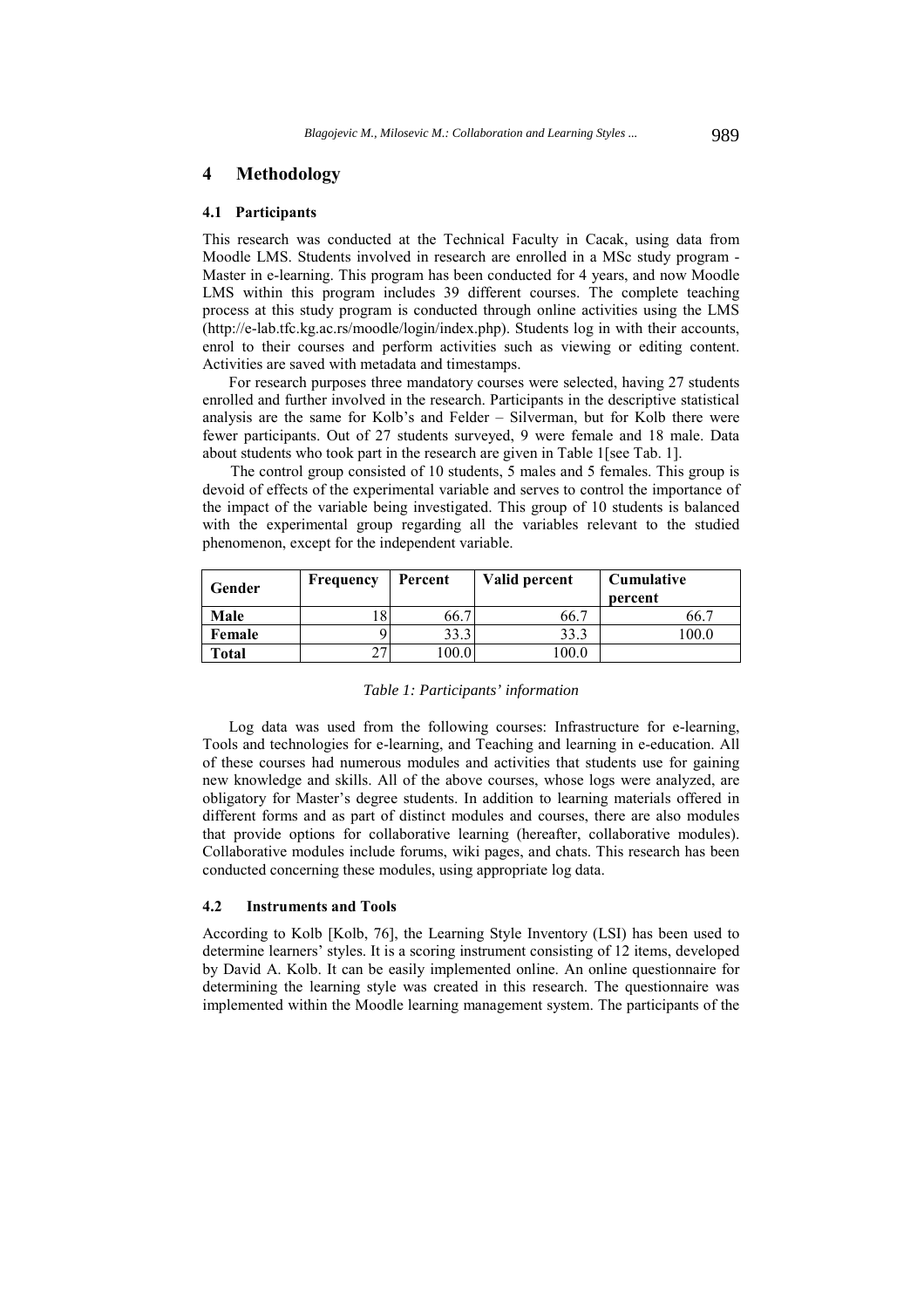research were informed of the purpose and anonymity of the questionnaire. After answering to all items, student gets his position in 4-dimension diagram, according to Kolb's model. Learner may identify himself as one of four styles, or as an indifferent – which is a mix of all styles. Table 2 lists the different features of learning styles [see Tab. 2].

| Learning style   | They learn best through |
|------------------|-------------------------|
| The assimilator  | Thinking and watching   |
| The accommodator | Feeling and doing       |
| The diverger     | Feeling and watching    |
| The converger    | Thinking and doing      |

|  |  | Table 2: Features of learning styles [Manochehr, 06] |  |
|--|--|------------------------------------------------------|--|
|  |  |                                                      |  |

The Felder-Silverman's inventory is used for classification according to Felder-Silverman's model [Felder, 88]. Learners' preferences were evaluated according to four categories: active/reflective, sensing/intuitive, visual/verbal, and sequential/global. The questionnaire, containing 44 items, was constructed and presented to learners. Every preference category was tagged for every learner. For example, if a learner mostly selected answers that indicated student is an active learner, then student's active/reflective score was positive and student was labelled as active, and if student selected answers that indicated student is not an active learner, then student's active/reflective score was negative and student was labelled as reflective. A similar principle was applied to the other three categories. Diapason including -3 and 3 was considered to be mild, or undefined. Therefore, every learner could be labelled with three possible styles. This would have yielded too many possible categories (81), making the research less legitimate, so it was decided that only two categories for classification should be used: active/reflective and visual/verbal. This decision was based upon preferences that come with these styles, and upon a related work where a similar approach was taken [Alfonseca, 06]. Nine labels were assigned to students: active/sensing (1), active/intuitive (2), active/undefined (3), reflective/visual (4), reflective/verbal (5), reflective/undefined (6), undefined/visual (7), undefined/verbal (8), and undefined/undefined (9).

The following tools were used for data mining and log analysis: Microsoft Visual Studio 2008 [Microsoft, 08]) and Microsoft SQL Server Management Studio [Microsoft, 09].

#### **4.3 Procedures**

### *4.3.1 Data collection*

Electronic surveys were used to determine learning style association and data mining techniques were used to gather log file data. The survey instrument was delivered using the Internet to ease participation and data acquisition. The analysed log data was taken from the Moodle server.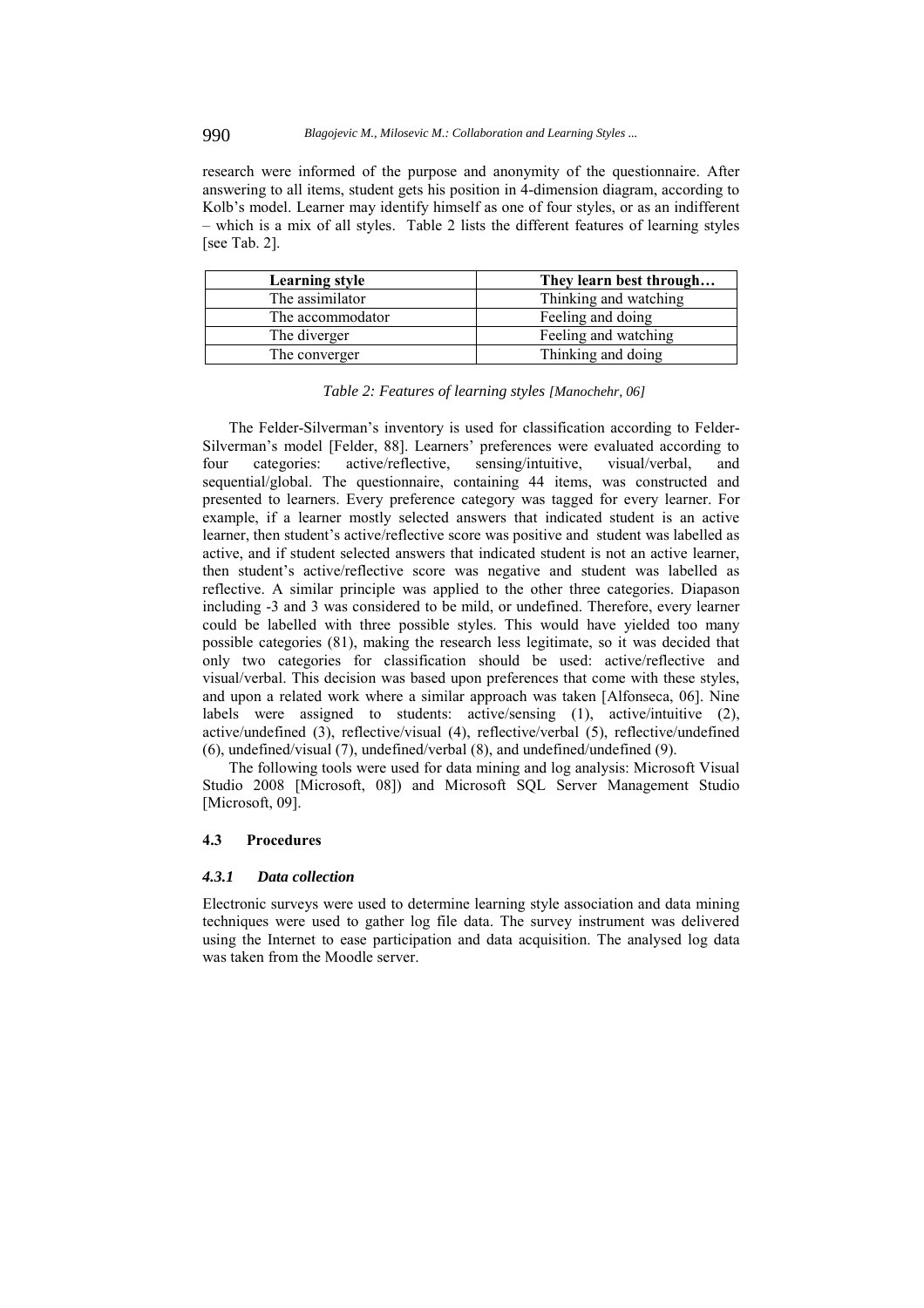### *4.3.2 Data preprocessing*

In this phase the Moodle log data was prepared and rearranged so it could be used in the subsequent steps of the process. According to [Tyagi, 10] the key issue for mining is data quality, meaning the accuracy, completeness, consistency, timeliness, believability, interpretability and accessibility.

Moodle log was queried to gather data only for observed courses. Data was exported to comma separated values format, which is friendly for further editing in spreadsheet software. At first, all columns used by Moodle were exported [see Fig. 1]. Some data, such as IP address or "info" are not relevant for the analysis, so it was necessary to process it and omit these columns.

|             |            |        |                 |        |               | G    | $\overline{\mathbf{H}}$ |                  |      |
|-------------|------------|--------|-----------------|--------|---------------|------|-------------------------|------------------|------|
| <b>I</b> id | time       | userid | ÏD              | course | module        | cmid | action                  | url              | info |
| 703004      | 1290418610 |        | 6 212.200.65.73 |        | 59 assignment |      | 5118 update             | view.php?id=5118 | 186  |
| 703689      | 1290425917 |        | 6 212 200 65 73 |        | 59 assignment |      | 5118 update             | view.php?id=5118 | 186  |
| 754361      | 1291578896 |        | 6 212.200.65.74 |        | 59 assignment |      | 5151 update             | view.php?id=5151 | 187  |
| 785567      | 1292273390 |        | 6 212.200.65.73 |        | 59 assignment |      | 5170 update             | view.php?id=5170 | 188  |
| 808147      | 1292843833 |        | 6 147.91.1.45   |        | 59 assignment |      | 5181 update             | view.php?id=5181 | 189  |
| 825022      | 1293297059 |        | 6 10.1.1.75     |        | 59 assignment |      | 5195 update             | view.php?id=5195 | 190  |

*Figure 1: Overview of one part of log file before data* 

Figure 2 [see Fig. 2] presents the log files after the process of preprocessing.

|                | A      | B   |       | D    | E      |               | G      |
|----------------|--------|-----|-------|------|--------|---------------|--------|
| ı              | lid    | Day | Month | Hour | Minute | module        | action |
| $\overline{2}$ | 761515 |     | 12    | 20   |        | 45 assignment | upload |
| 3              | 801731 | 18  | 12    | 0    |        | 2 assignment  | upload |
| 4              | 801800 | 18  | 12    | 0    |        | 10 assignment | upload |
| 5              | 801811 | 18  | 12    | 0    |        | 13 assignment | upload |
| 6              | 704164 | 22  | 11    | 13   |        | 14 assignment | view   |
|                | 704264 | 22  | 11    | 13   |        | 40 assignment | view   |

*Figure 2: Overview of one part of log file after data preprocessing* 

According to [Lloyd-Williams, 97] those two processes (selection and preprocessing) demand extreme care because the most important part of the mentioned processes is to get relevant data for analysis.

### *4.3.3 Data analysis*

Accuracy and precision of the implementation of the phases preceding the analysis of the data are the basis for obtaining relevant results.

After the survey was conducted, learners were classified according to Kolb's [12] four style categories: assimilators, accommodators, divergers, and convergers. Learners were also classified according to Felder-Silverman's six categories [Felder, 88].

Collected log files were, after preprocessing, also split into four record groups according to learning style. Moreover, log-classification was conducted according to Felder-Silverman's model.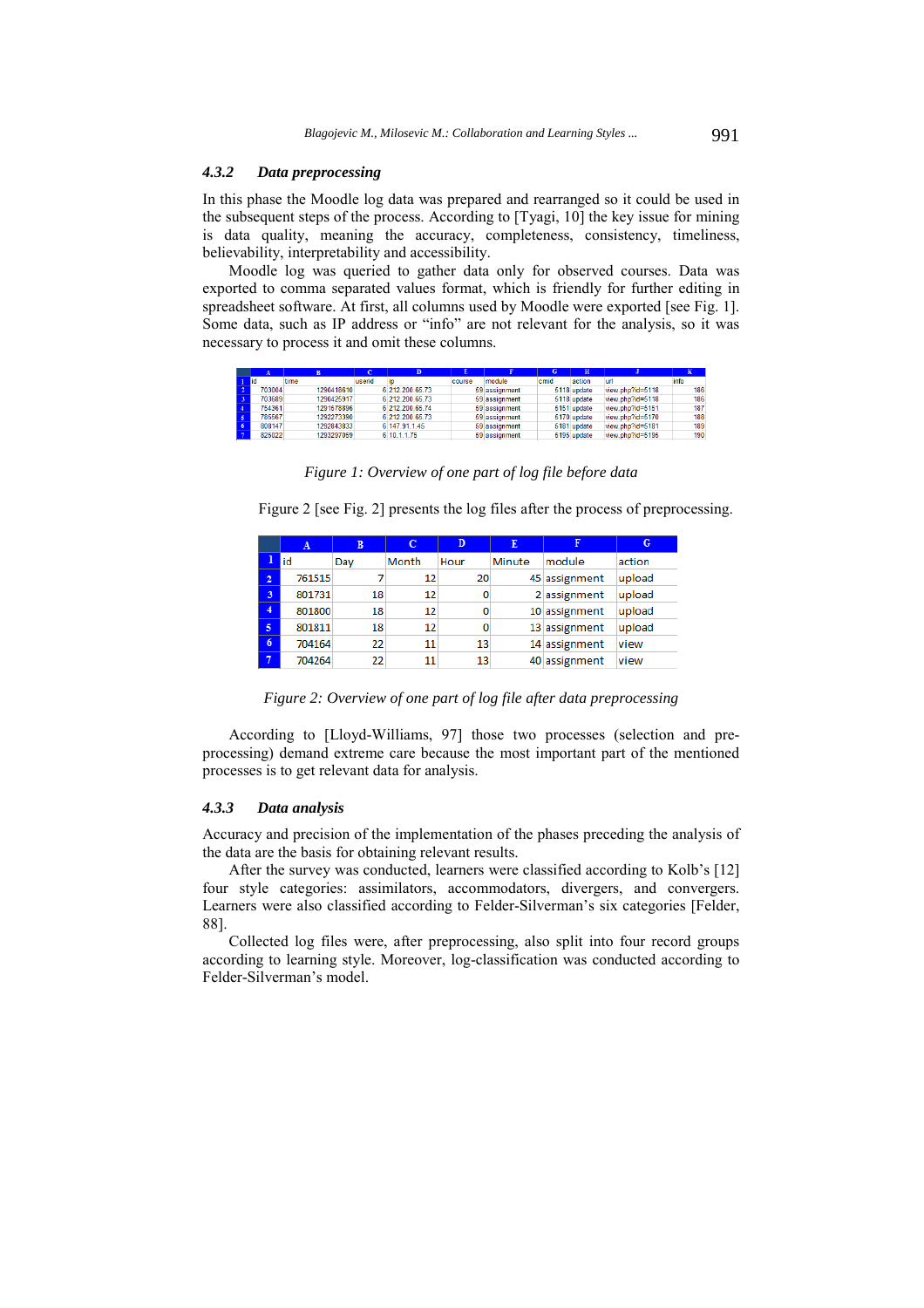Preprocessed data is imported into relational database system, in order to be further used with OLAP.

After preprocessing, dimensions and an On Line Analytical Processing (OLAP) cube were created. OLAP systems organise data using a multidimensional paradigm in the form of data cubes, each of which is a combination of multiple dimensions with multiple levels per dimension. According to [Nebic, 10], OLAP might be used to determine the time when the most intensive activities on the system occur. In this paper OLAP techniques are used for the purpose of obtaining distribution of access to collaboration modules.

Before creating a cube, the data source and data source view were created. Data does not originate in an OLAP database, instead it uses another database, in this case a relational database, as a source. Data source view has two purposes:

> It allows the identification of which tables and views from the data source will be used in the concrete Analysis Service Project.

> It retrieves and stores the metadata about those objects, which allows cubes to be built without an active open connection to the data source having to be maintained.

After the data source and data source view were created, the cube dimensions were formed. A dimension is the major analytical object. Dimensions have attributes, and they have relationships with facts. In this research, the dimensions in the OLAP cube are: minute, hour, day, month, year, activity and module. Тheir function is to add qualitative information to the numeric information contained in the facts. Creating dimensions and cubes leads to the final of the first phase of work in Visual Studio. This phase involves deployment solutions. Deployment solution passes several phases, and all phases should be successfully completed to continue the work within SQL Server Management Studio. Microsoft SQL Server suite includes: integration services that support extract, transform and load (ETL) processes; analysis services that provide analytical capabilities; and reporting services that are used to define, generate, store and manage reports. For the purpose of this paper and OLAP database management the analysis service was used.

Figure 3 [see Fig. 3] shows the OLAP cube.

The cube preview was produced in SQL Server Management Studio following and access distribution to collaborative modules from students with different learning styles, according to both chosen models. Four groups were formed according to Kolb's model and six groups were formed according to Felder-Silverman's model. (Nine groups were initially defined, but all learners fit into six of them.)

The statistical analysis was conducted in order to obtain existence of the statistical difference among the means of the dependent variables in four groups. These groups are made upon Kolb's model. One-way analysis of variance (ANOVA) was used to determine the significance of the differences in the means of dependent variables among student groups according to Kolb's model, accessing the collaborative modules [Postareff, 07].

In this paper the method mentioned was used to determine whether there is a significant statistical difference among student groups with different learning styles (Kolb's model and Felder-Silverman's) when accessing the collaborative modules.

A similar approach was conducted using the classification according to the Felder-Silverman's model.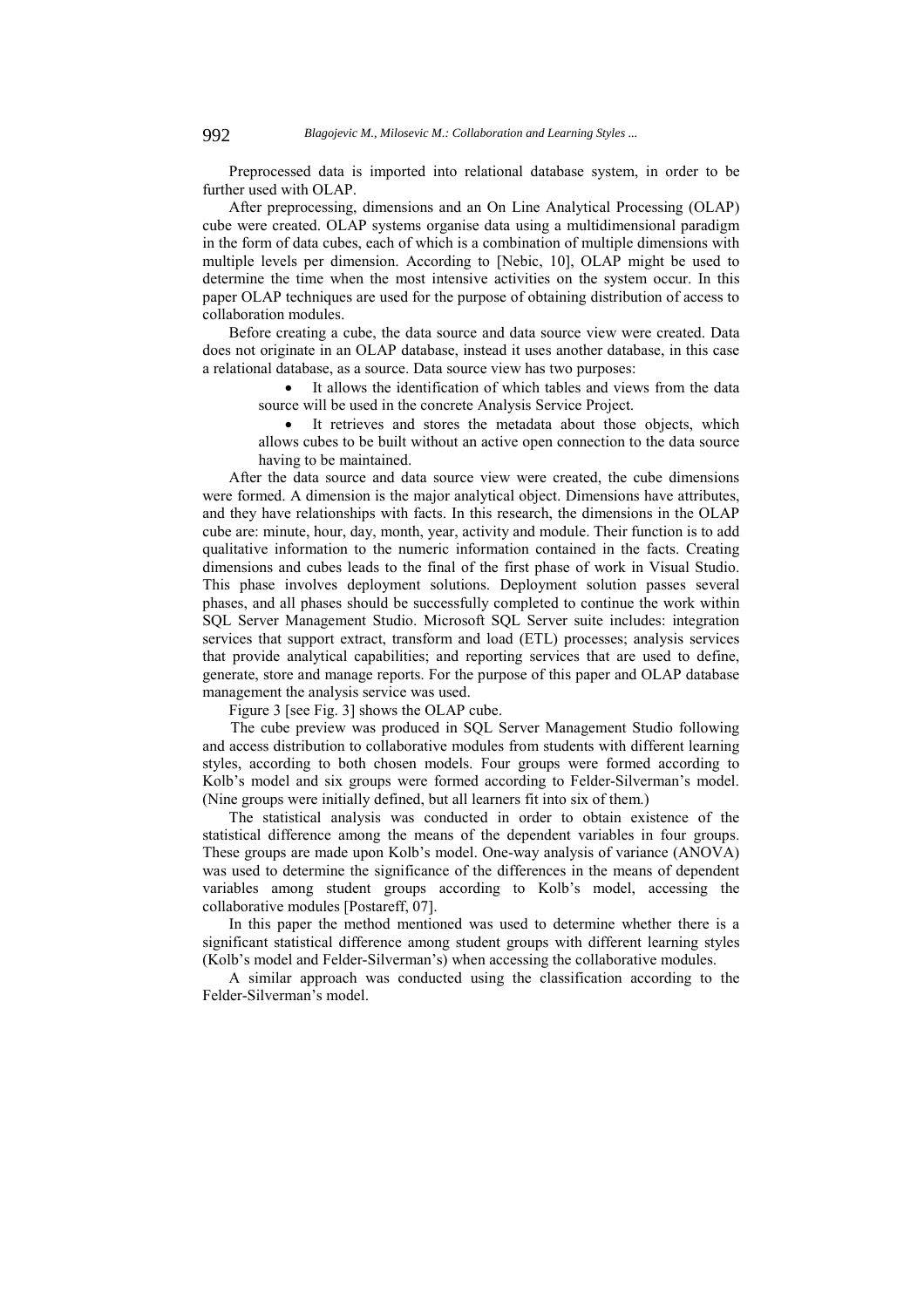

*Figure 3: Olap cube [Blagojevic, 11; Panteleon, 08]*

# **5 Results**

All the learners surveyed answered all the survey questions. Learners completed two surveys, so that learning profile could be estimated according to both learning styles.

They were classified according to four categories using Kolb's model: assimilators, accommodators, divergers and convergers. They were classified according to six categories using the other learning style model. Furthermore, the results are shown for formed groups according to both style models, first Kolb's then Felder-Silverman's.

#### **5.1 Results for Kolb's style**

One-way ANOVA was used to determine whether there are significant differences in access to collaborative modules by different groups of learners, categorised according to Kolb's model. Analysis was made in two directions: the distribution of access to modules and module access distribution for common actions inside specific collaboration modules (chat, forum, wiki). These common actions are: add, update and view.

The results in Table 3 [see Tab. 3] give a summary of learning styles (on Kolb's model). The data about style refers to 22 learners, the number of learners range from 4 to 10, the mean is 5.5 and the standard deviation is 1.134.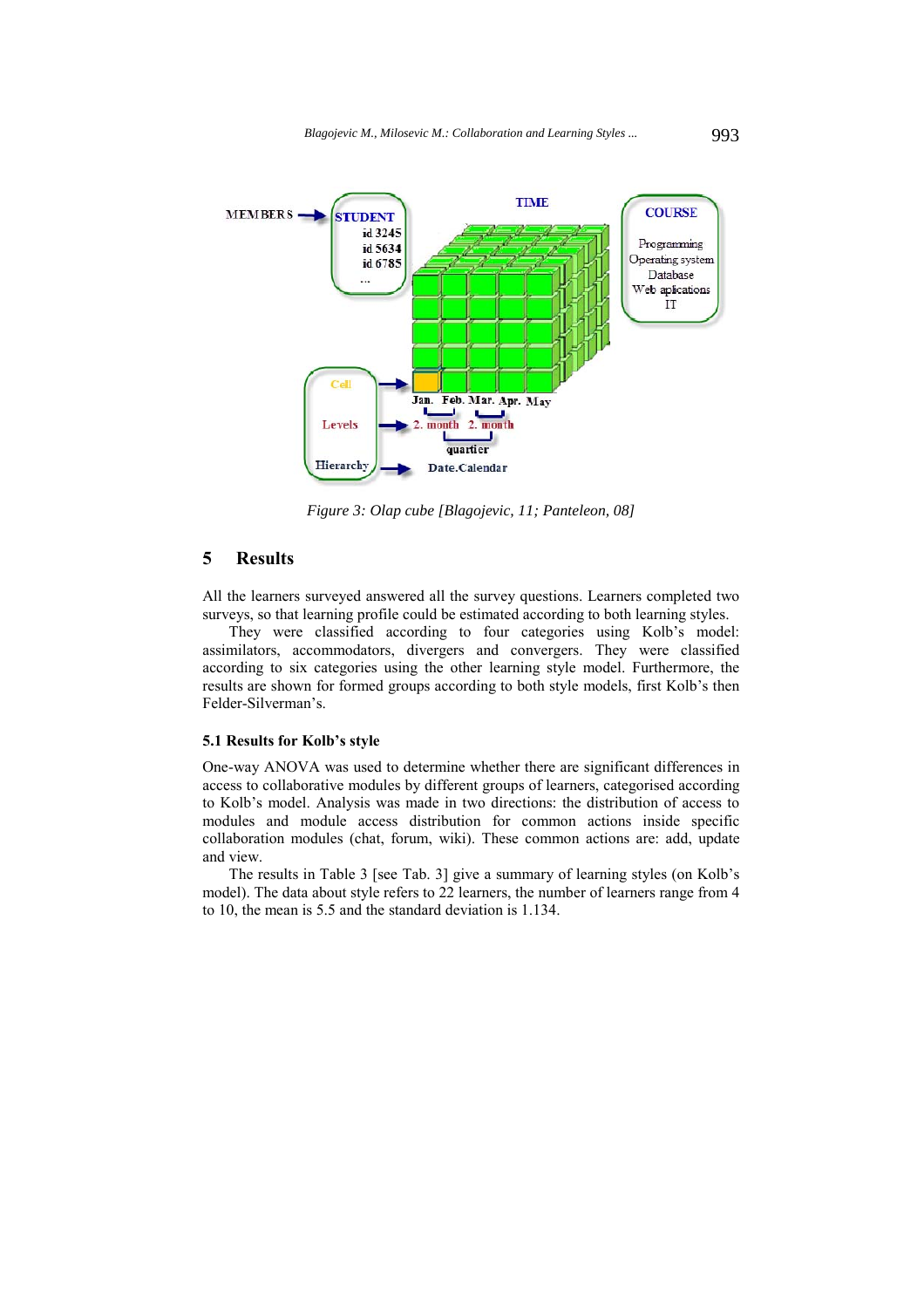|                                            |   | Minimum | <b>Maximu</b><br>$\boldsymbol{m}$ | Mean | Std.  |
|--------------------------------------------|---|---------|-----------------------------------|------|-------|
| Kolb's<br>learning style<br>(participants) | 2 | 4       | 10                                | 5.5  | 1.134 |

*Table 3: Descriptive statistical indicators for participants according to Kolb's model* 

Table 4 [see Tab. 4] shows Levene's test of variance homogeneity. Using this test, the variances in the results of all four subgroups is examined (Subgroups: Asassimilators, Ac-accommodators, Di-divergers, and Co-convergers). The dependent variable is number of times a learner accessed every collaborative module, while the independent variable is the learning style. Significance value in this test (Sig) was .211. Being greater than .05, it did not jeopardise the assumption of variance homogeneity. This proves the null hypothesis  $(H_0)$ , meaning that there is no significant statistical difference among learners with different learning styles (Kolb's model) regarding access to collaborative modules.

| <b>Levene Statistic</b> | df1 | df2 | Sig.    |  |
|-------------------------|-----|-----|---------|--|
| 1.881                   |     |     | د د سم. |  |

*Table 4: Test of Homogeneity of variances for each style (Kolb's model)* 

Table 5 [see Tab. 5] shows variance analysis of different groups and within group analysis. Sum of squares, residual, number of freedom degrees, and quotient *F*, which represent variance among groups divided by variance within the groups, are shown. The Sig value is shown in the table, which is greater than .05, indicating that there is no significant statistical difference among the mean values of the dependent variable in the four groups.

| LogCount             |                       |    |                    |       |      |
|----------------------|-----------------------|----|--------------------|-------|------|
|                      | <b>Sum of Squares</b> | df | <b>Mean Square</b> |       | Sig. |
| Among groups         | 4.615E7               |    | 1.538E7            | 1.081 |      |
| <b>Within groups</b> | 1.138E8               |    | 1.423E7            |       |      |
| <b>Total</b>         | .600E8                |    |                    |       |      |

*Table 5: ANOVA for groups of learners with different learning styles*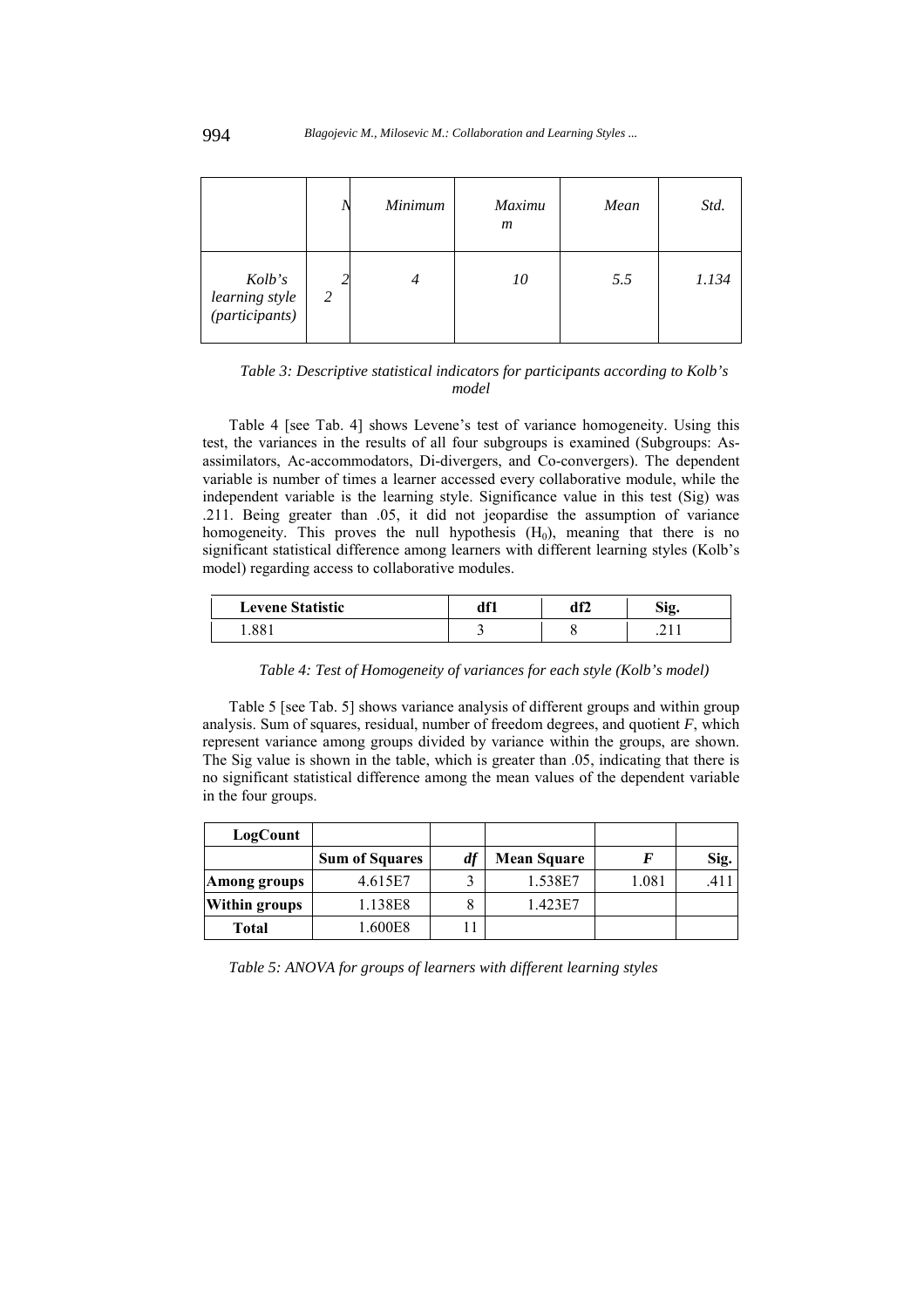The results shown in Tables 4 and 5 indicate that the null hypothesis  $(1 - H_0)$ should be accepted, meaning that there is no significant statistical difference among groups of learners who belong to different learning styles (Kolb's model) when accessing collaborative modules.

Moreover, distribution of common module actions is made, having the following actions: add, update, and view. The dependent variable was presented as the number of actions that were conducted over collaborative modules, while the independent variable was learning style. The results shown in Table 6 [see Tab. 6] indicate that there is no significant statistical difference among groups regarding actions that are considered common for collaborative modules. The Sig value, which is greater than .05, indicates this.

| <b>CountModule</b>   |                          |    |                    |      |      |
|----------------------|--------------------------|----|--------------------|------|------|
|                      | Sum of<br><b>Squares</b> | df | <b>Mean Square</b> | F    | Sig. |
| Among groups         | 7,709E7                  |    | 1,542E7            | .798 | ,572 |
| <b>Within groups</b> | 2,318E8                  | 12 | 1,932E7            |      |      |
| <b>Total</b>         | 3,089E8                  | 17 |                    |      |      |

*Table 6: ANOVA for different groups of actions* 

### **5.2 Results for learning style – Felder-Silverman's model**

The distribution of learners with different styles (according to Felder-Silverman's model) access to collaborative modules and distribution regarding common actions (add, update, and view) are shown in the following tables.

Table 7 [see Tab. 7] gives a summary of the information with learning style as the variable. There is style data for 27 learners and learners' ranges vary from 0 to 10, the mean is 5.5 and the standard deviation is 1.134.

|                |       |    | Minimum | <b>Maximum</b> | Mean | Std. |
|----------------|-------|----|---------|----------------|------|------|
| <b>Felder-</b> |       | າາ |         |                |      |      |
| Silverman's    |       |    |         |                |      |      |
| learning       | style |    |         |                |      |      |
| (participants) |       |    |         |                |      |      |

*Table 7: Descriptive statistical indicators for participants according to Felder-Silverman's model* 

Table 8 [see Tab. 8] shows variance analysis among and within groups. Sum of squares, residual, number of freedom degrees and quotient *F*, representing variance among groups divided by variance within groups, are shown. The sig value is shown in the table, which is greater than .05, indicating that there is no significant statistical difference among the means of the dependent variables in the four groups. This proves the null hypothesis  $(H_0)$ , which means there is no significant statistical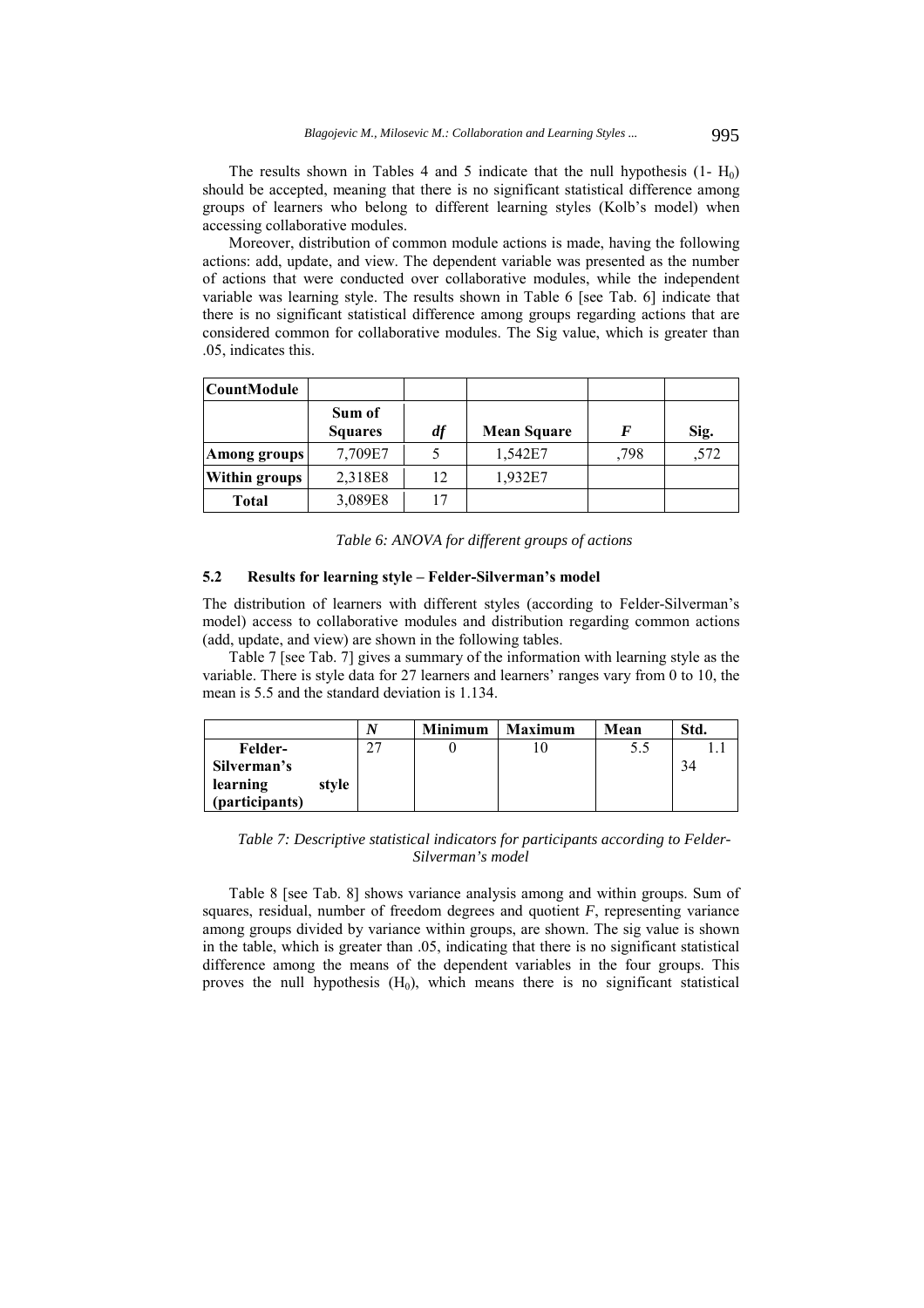difference among learners with different learning styles (Felder-Silverman's model) regarding access to collaborative modules.

Number of common module actions (add, update, and view) was also treated as a variable, and learning style was independent one. Results shown in Table 9 [see Tab. 9] suggest that there is no significant statistical difference among groups regarding common actions. This conclusion is supported by the Sig value, which is greater than .05.

| <b>CountModule</b>   |                      |        |                    |      |      |
|----------------------|----------------------|--------|--------------------|------|------|
|                      | of<br>Sum<br>Squares | df     | <b>Mean Square</b> | F    | Sig. |
| Among groups         | 7.709E7              |        | 1.542E7            | .798 | .572 |
| <b>Within groups</b> | 2.318E8              | 12     | 1.932E7            |      |      |
| <b>Total</b>         | 3.089E8              | $\tau$ |                    |      |      |

*Table 8: ANOVA for different groups (Felder-Silverman's model)* 

| <b>CountAction</b>   |                |    |             |      |
|----------------------|----------------|----|-------------|------|
|                      | Sum of Squares | df | Mean Square | Sig. |
| Among groups         | 5.250E7        |    | 1.050E7     | .693 |
| <b>Within groups</b> | 2.061E8        | 12 | 1.717E7     |      |
| Total                | 2.586E8        | 17 |             |      |

*Table 9: ANOVA for different groups of actions* 

According to the above analysis, the null hypothesis  $(2 - H_0)$  is accepted and the alternate hypothesis  $(2 - H_1)$  is rejected. There is no statistically significant difference in access to collaborative modules among learners with different styles (Kolb's Model).

Also, the null hypothesis  $(2 - H_0)$  is accepted and  $(2 - H_1)$  is rejected, hence there is no statistically significant difference in access to collaborative modules among learners with different styles (Felder-Silverman's model).

# **6 Discussion**

According to [Zapalska, 06] it is necessary to identify learning styles so that teaching strategies can be properly prepared. Teaching strategies that are formed with learning styles in mind would provide learners with control over their personal learning styles and the learning process. In this research the purpose is matched with the aforementioned conclusions, putting the focus on collaborative learning.

In [40][Martin, 2004] it is proposed that two out of four Felder-Silverman's dimensions (sensing/intuitive and sequential/global) could help students in their individual learning while the other two dimensions could help students in their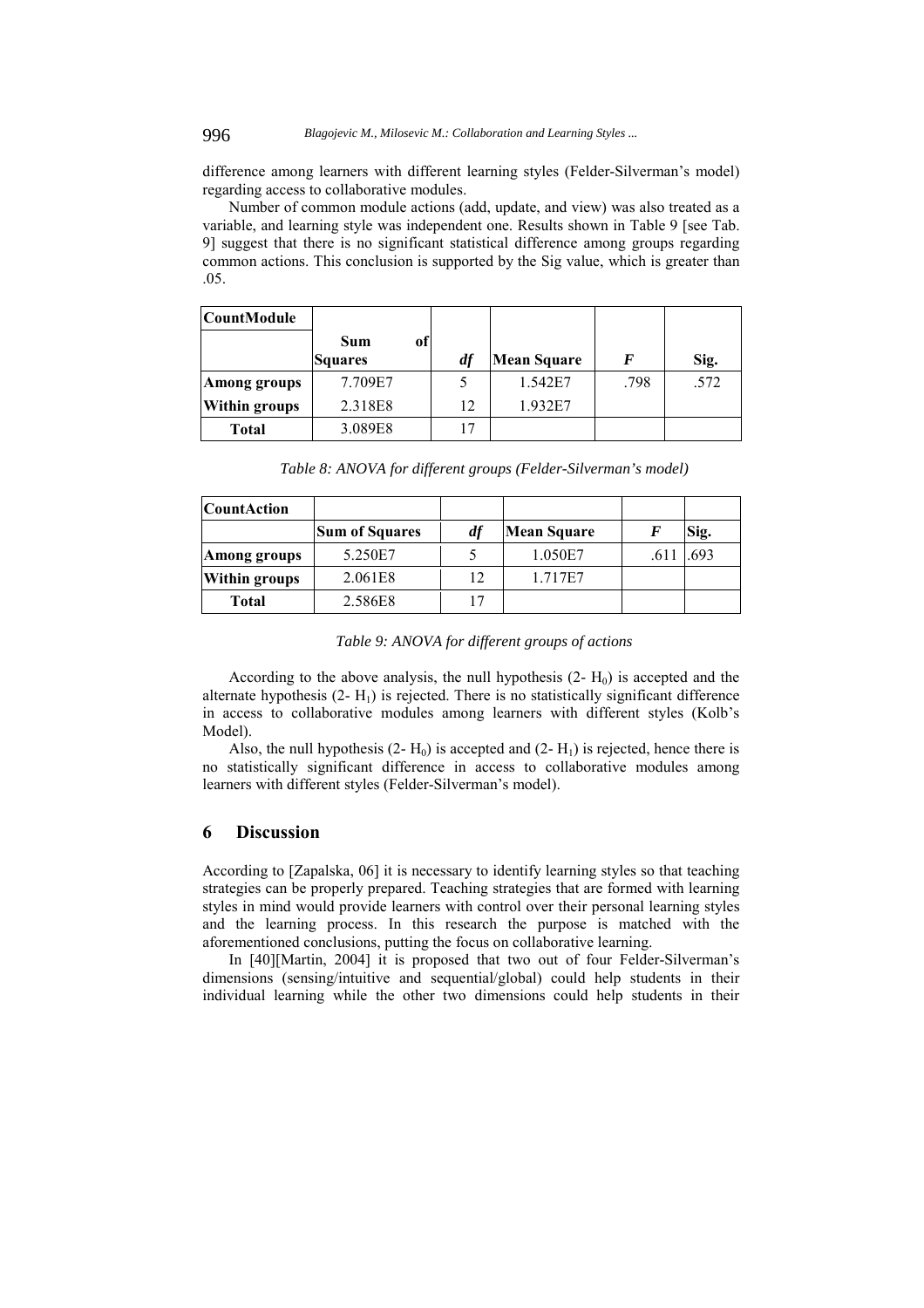collaborative learning. Deibel [Deibel, 05] used active/reflective and sequential/global dimensions for managing collaborative groups. In opposition to these suggestions, this research did not find significant statistical differences among learners with different learning styles (according to the Felder-Silverman's model). In this research the active/reflective and visual/verbal dimensions were taken into account. The approach suggested by Martin and Paredes was not tested with real learners, while in this research a reverse procedure was used: learners were assessed first and recommendations for the use of collaborative modules second. Moreover, no significant difference was found for Kolb's model either.

According to [Alfonseca, 06] results there is no significant difference in access to collaborative modules among learners of various learning styles; there is a need to group learners of different styles to gain maximal achievement within collaborative modules.

This research shows that there are no statistical differences among learners with different styles (both models) even in terms of actions (add, update, and view) within the collaborative modules (chat, forum, and wiki). These results show that learners with different styles perform actions such as add, view, and update approximately equally. However, according to Alfonseca, it might be possible to gain more efficient and fruitful work within collaborative modules.

The action research, which had the purpose of improving collaborative module use, indicates that there is no need for course adaptation according to preferable use of collaborative modules regarding learning styles.

We strongly recommend that further research investigate whether there is a specific learning style preference for learners within collaborative activities. Additionally, having in mind that this research regarded learners in the lifelong learning community, it is questionable whether the same issue would arise within the undergraduate learner environment.

Therefore, in next class generation the similar research is going to be conducted in order to check the reliability of concluding remarks. Also, research should be conducted among different populations, where learners are regularly organised throughout the semester.

The process of planning other actions will depend on newly gained results and on the data gathered from learners' feedback. There is no research deadline for the previously planned and conducted research. This means there is no end to this research, but it will be based on a continuous process of course modification and feedback processing.

With the repetition of suggested sequence and system evaluation, with newly gathered results and group interviews with learners, Moodle courses could be modified or remain in the same form.

Limitations of the research are that the samples did not include representatives of all learning styles, following Felder-Silverman's model. Having the nature of research in mind (action research), the sample size could not be larger than it was, but in upcoming cycles a larger number of participants is expected. The participants in this study were selected from only one institution. Thus, it may not be possible to generalise the results of this study to learners in other institutions and/or countries. Future work is oriented towards the next research cycle that is already determined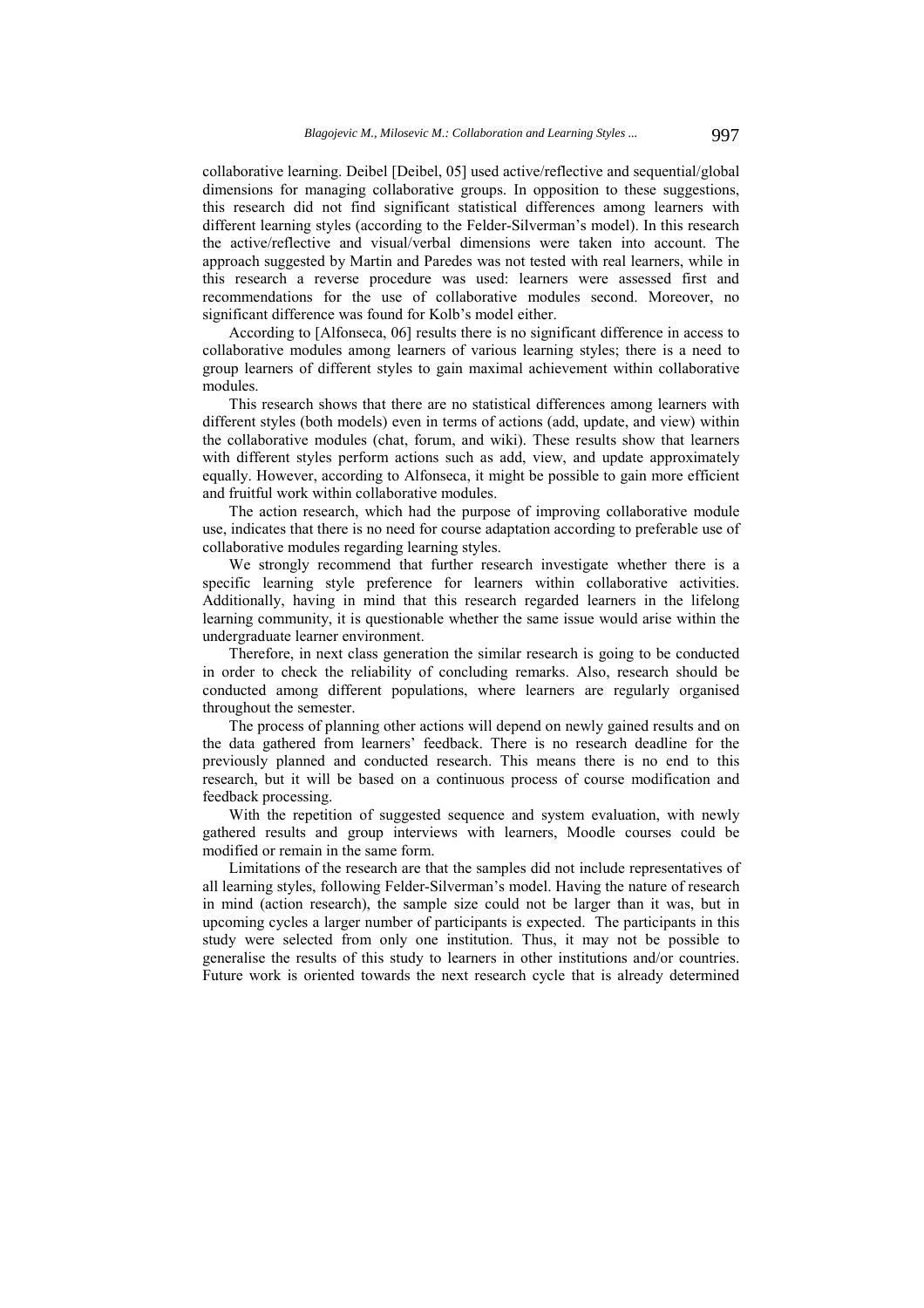according to the action plan, but also to learners grouping and measuring success within collaborative modules.

Additionally, an effort should be made to analyse learners' structure more carefully. People may develop learning styles that are not initially preferred, thus neglecting the need for learning style consideration.

# **7 Conclusions and Future Work**

The presented work focused on discovering potential differences in using collaborative modules among learners with different learning styles. This paper introduced the use of OLAP and statistical techniques in pattern analysis of different styles behaviour.

The use of the afore-mentioned approach in the analysis of behavior patterns yields significant results, which currently cannot be provided by a reporting system within the Moodle LMS.

Advantages of this approach are seen in the precise information that can be obtained for each individual, but also for groups of individuals, as shown in the example regarding different learning styles. The drawback is the need for an above average computer performance, as the number of records of user activity increases over time.

Results show that there is no statistical difference among different learning styles in access to collaborative modules, keeping the null hypothesis. Additionally, there is no difference found in common specific actions during usage of these modules.

Moreover, neither Kolb's nor the Felder-Silverman's model showed differences. Therefore, neither of these can be selected as a more appropriate model in this context.

The results of the action research conducted for the presented generation indicate that the use of collaborative modules should be identical for all participants in the course, regardless of the style they belong to.

Results are significant for planning further action research conducted for the next generation of students. Also, it scaffolds the claim, that appears in literature, that influence of learning styles on learner's performance should be researched in combination with more parameters.

Furthermore, it has been verified (using data mining techniques combed with statistical methods) that behaviour patterns may be successfully analysed, by arranging groups according to style and determining the effect of grouping in collaborative learning. That brings further capabilities for research in this area.

The future work relates to the implementation of the action research in the next generation of students, and making the proposal for the improvement of the existing system through the use of collaborative modules in accordance with the learning styles students belong to.

#### **Acknowledgments**

The work presented here was supported by the Serbian Ministry of Education and Science (project III 44006 and project III 47003).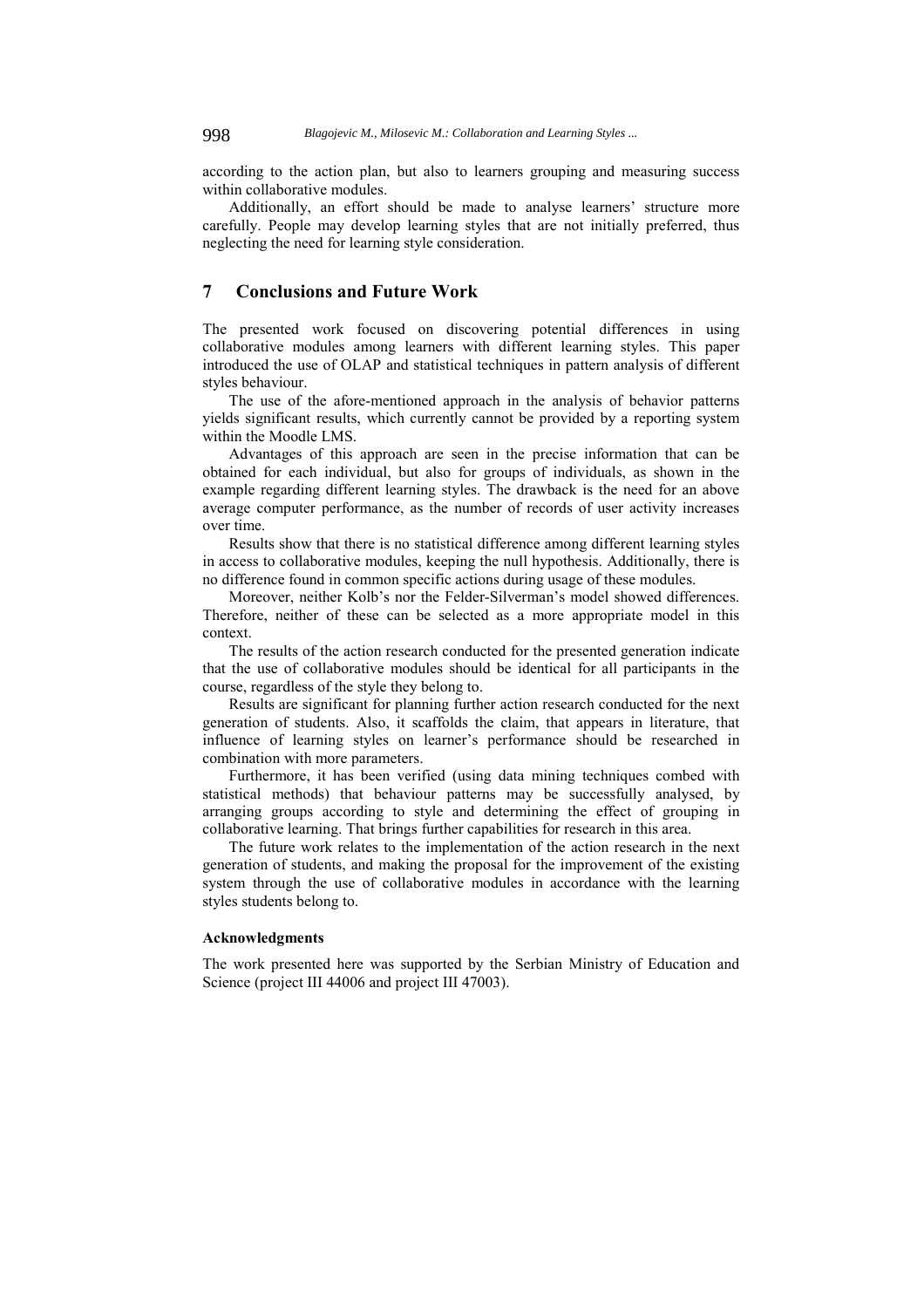## **References**

[Alfonseca, 06] Alfonseca, E., Carro, R., Martin, E., Ortigosa, A., & Paredes, P.:The impact of learning styles on student grouping for collaborative learning: A case study. User Modeling and User-Adapted Interaction, 16, (3-4) (2006), 377-401

[Blagojevic, 11] Blagojevic, M., & Baric, S.: The appliance of OLAP and Microsoft SQL Server Analysis Services in the analysis of user behavior patterns, Prec. ICEST Conference, Niš, (2011)

[Caeiro-Rodríguez, 05] Caeiro-Rodriguez M., Llamas-Nistal M., Anido-Rifon L.: "From Contents to Activities: Modelling Units of Learning", Journal of Universal Computer Science, 11, 9 (2005),1458-1469

[Campbell, 96] Campbell, L., Campbell, D., & Dickinson, D.: "Teaching and learning through multiple intelligence", Allyn & Bacon, Needham Heights, MA, (1996)

[Cavus, 07] Cavus, N., Ibrahim, D.: "Assessing the Success Rate of Students Using a Learning Management System Together with a Collaborative Tool in Web-Based Teaching of Programming Languages"; Journal of Educational Computing Research, 36, 3 (2007), 301-321

[Coffield, 04] Coffield, F., Moseley, D., Hall, E., & Ecclestone, K.: "Should we be using learning styles?"; (2004),

http://www.acdowd-designs.com/sfsu\_860\_11/ShouldWeBeUsingLearningStyles.pdf

[Daga, 09] Daga, F., Geçerb, A.: "Relations between online learning and learning styles"; Procedia Social and Behavioral Sciences, 1 (2009), 862-871

[Deibel, 05] Deibel, K.: "Team Formation Methods for Increasing Interaction During In-Class Group Work"; ITiCSE '05 Proceedings of the 10th annual conference on innovation and technology in computer science education, Caparica, Portugal — June 26-29, (2005), 291-295

[Dugiamas, 11] Dugiamas, M. (2011). Moodle (version 2.1) [Computer Software]. Moodle Pty Ltd. , http://moodle.org

[Essalmi, 10] Essalmi, F., Ayed, L. J. B., Jemni, M., Kinshuk, & Graf, S.: "A fully personalization strategy of E-learning scenarios"; Computers in Human Behavior, 26 (2010), 581-591

[Felder, 88] Felder, R. M., Silverman, L. K.: "Learning and teaching styles in engineering education"; Engineering Education, 78, 7 (1988), 674-681

[Felder, 11] Felder, R. M., Soloman B. Q.: "Index of Learning Styles"; http://www.ncsu.edu/felder-public/ILSpage.html

[Franzoni, 09] Franzoni, A. L., & Assar, S.: "Student learning styles adaptation method based on teaching strategies and electronic media"; Educational Technology & Society, 12, 4 (2009),15-29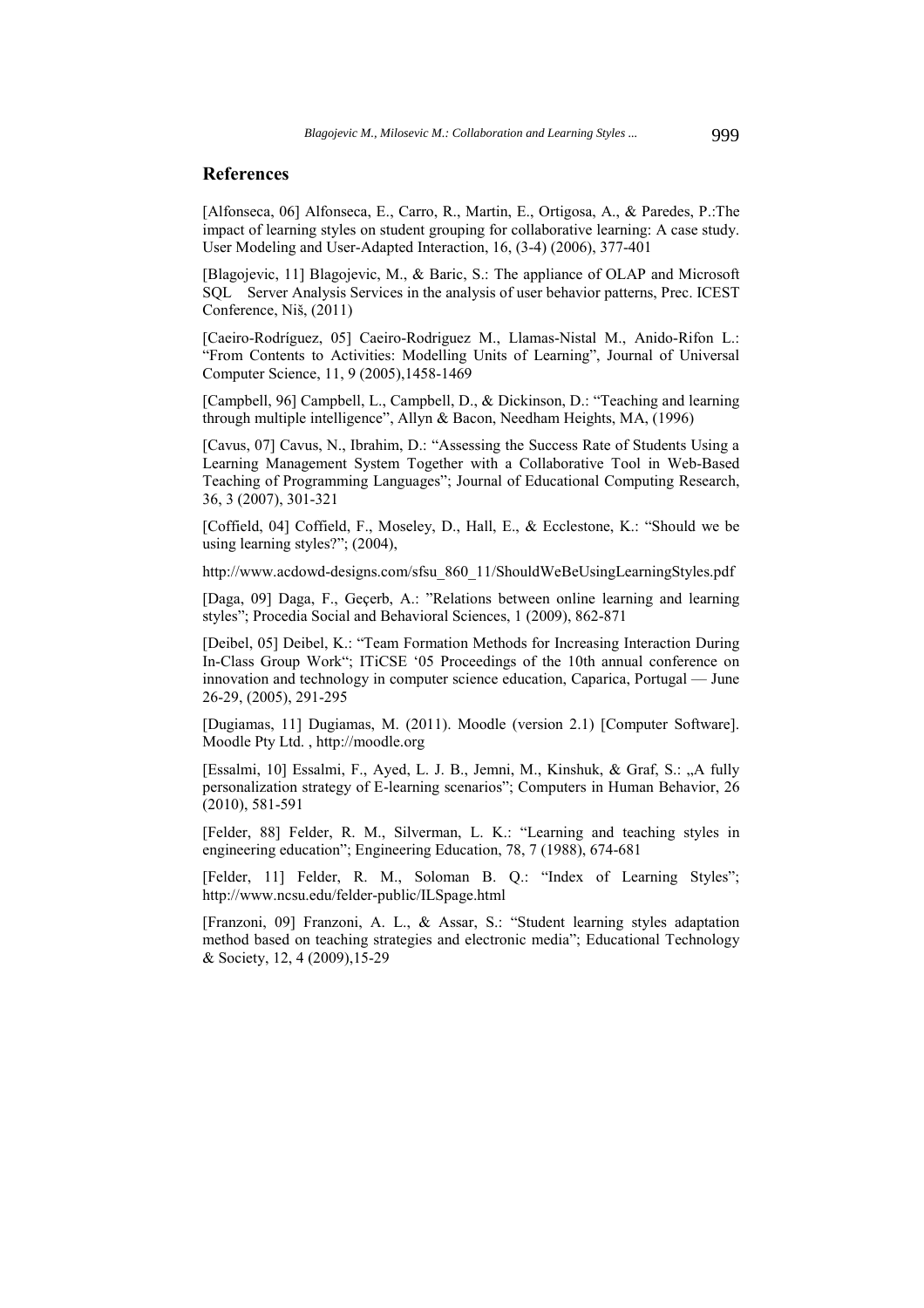[Graf, 09] Graf, S., Kinshuk, & Liu, T.C: "Supporting Teachers in identifying students' learning styles in learning management systems: An automatic student modelling approach"; Educational Technology & Society, 12, 4 (2009), 3-14

[Harriman, 04] Harriman G.: "What is blended learning? E-Learning Resources"; http://www.grayharriman.com/blended\_learning.htm

[Heinström, 00] Heinström, J.: "The impact of personality and approaches to learning on information behaviour"; Information Research, 5, 3 (2000), http://informationr.net/ir/5-3/paper78.html

[Hung, 09] Hung, J.L., Crooks, S.M.: "Examining Online Learning Patterns with Data Mining Techniques in Peer-Moderated and Teacher-Moderated Courses"; Journal of Educational Computing Research, 40, 2 (2009), 183-210

[IEEE, 03] IEEE Learning Technologies Standard Committee (LTSC) (2003), 1484.1-2003 IEEE Standard for Learning Technology-Learning Technology Systems Architecture, Retrieved August 1, 2011, from http://ieeexplore.ieee.org/servlet/opac?punumber=8897

[Jollife, 01] Jolliffe, A., Ritter, J., & Stevens, D.: "The online learning handbook: Developing and using web-based learning"; London, UK: Kogan Page, (2001)

[Klasnja-Milicevic, 2011] Klasnja-Milicevic, A., Vesin, B., Ivanovic, M., & Budimac, Z.: "E-Learning personalization based on hybrid recommendation strategy and learning style identification"; Computers & Education, 56 (2011), 885-899

[Kolb, 84] Kolb, D. A.: "Experiential learning: Experience as the source of learning and development"; New Jersey: Prentice Hall, (1984)

[Kolb, 76] Kolb. D. A.: "Learning style inventory: Technical manual"; Boston, Mass.: McBer and Company, (1976)

[Leagle, 06] Leagle, J., & Janicki, T.: "The effect of learning styles on the navigation needs of web-based learners"; Computers in Human Behavior, 22 (2006) 885-898

[Lee, 09] Lee, M. W., Chen, S. Y., Chrysostomou, K., & Liu, X.: "Mining students' behavior in web-based learning programs"; Expert Systems with Applications, 36, 3459-3464.

[Lloyd-Williams, 97] Lloyd-Williams, M.: "Discovering the hidden secrets in your data - the data mining approach to information Information Research", 3, 2 (1997), http://informationr.net/ir/3-2/paper36.html

[Lu, 03] Lu, J., Yu, C. S., & Liu, C.: "Learning style, learning patterns, and learning performance in a WebCT-based MIS course"; Information and Management, 40 (2003) 497-507

[Manochehr, 06] Manochehr, N.: "The influence of learning styles on learners in elearning environments: An empirical study"; Computers in Higher Education Economics Review, 18 (2006), 10-14

[Martin, 04] Martin, E., & Paredes, P.: "Using learning styles for dynamic group formation in adaptive collaborative hypermedia systems"; Proceedings of the First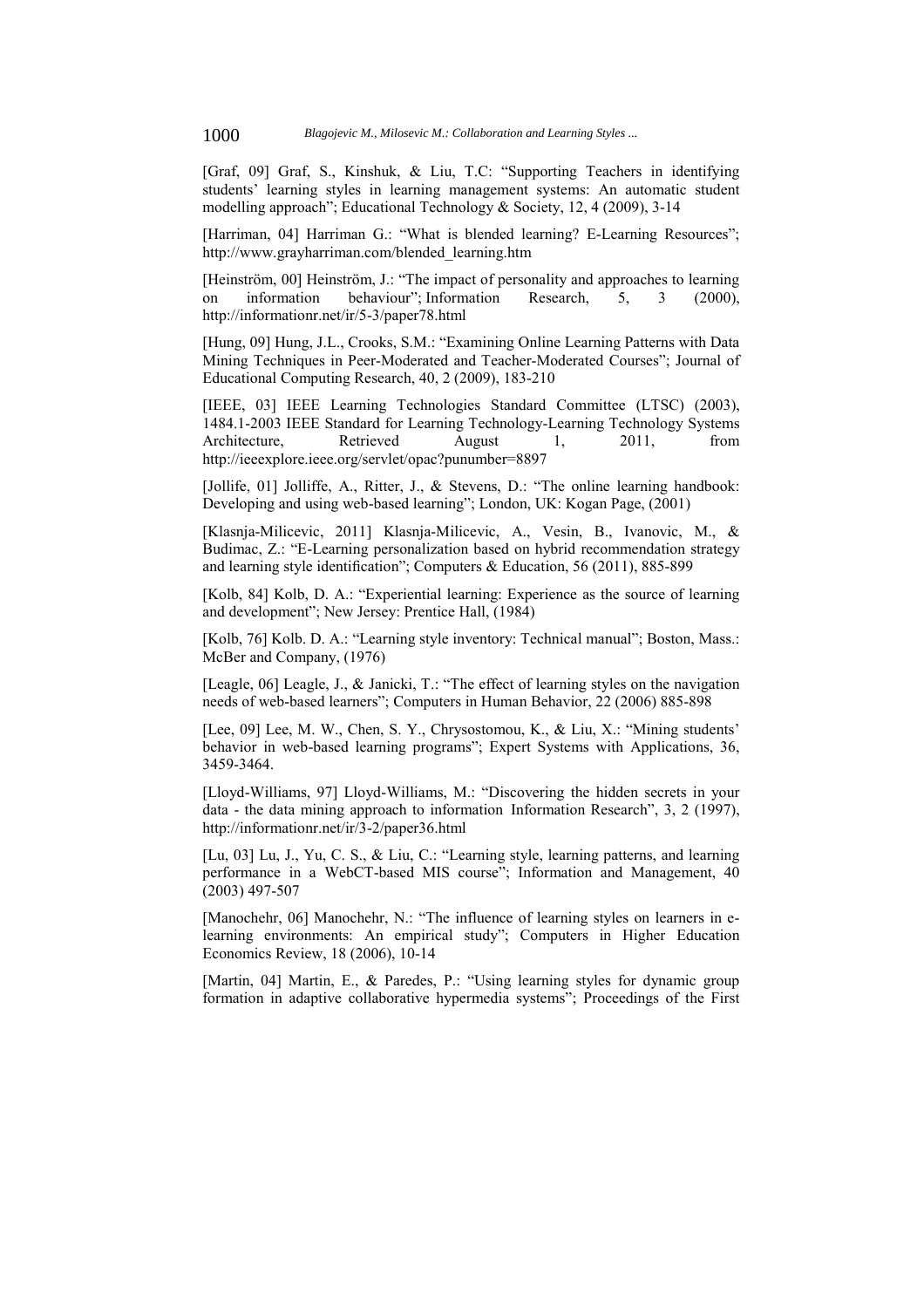International Workshop on Adaptive Hypermedia and Collaborative web-based Systems (AHCW 2004), (2004), 188-198

[Microsoft, 08] Microsoft Visual Studio 2008, Software, http://msdn.microsoft.com/en-us/academic, id subscriber: 70050889

[Microsoft, 09] Microsoft SQL Server, Software, http://msdn.microsoft.com/enus/academic, id subscriber: 70050889

[Miller, 05] Miller, L. M.: "Using learning styles to evaluate computer-based instruction. Computers in Human Behavior", 21 (2005), 287-306

[Milosevic, 06] Milosevic, D., Brkovic, M., & Bjekic, D.: "Designing Lesson content in adaptive learning environments"; International Journal of Emerging Technologies in Learning, 1, 2 (2006)

[Nebic, 10] Nebic, Z., & Mahnic, V.: "Data warehouse for an e-learning platform"; Proceedings of the 14th WSEAS international conference on Computers: part of the 14th WSEAS CSCC multiconference, (2010), 415-421

[Özpolat, 09] Özpolat, E., & Akar, G. B.: "Automatic detection of learning styles for an e-learning system"; Computers & Education, 53, (2009), 355-367

[Pantaleon, 08] Panteleon, MEZ.: "New trends in database systems: Methods, Tools, Applications, Chapter: Data warehouse and Olap technology"; <http://personales.unican.es/zorrillm/BDAvanzadas/Teoria/Zorrilla07-DW-OLAP.pdf> [accessed 13.01.12].

[Papanikolaou, 06] Papanikolaou, K.A.: "Designing learner-controlled educational interactions based on learning/cognitive style and learner behaviour"; Interacting with Computers, 18, 356–384

[Postareff, 07] Postareff, L., Lindblom-Ylanne, S., & Nevgi, A.: "The effect of pedagogical training on teaching in higher education"; Teaching and Teacher Education, 23 (2007), 557-571

[Riding, 95] Riding, P. Fowell, S. and Levy, P.: "An action research approach to curriculum development"; Information Research, **1**, 1 (1995), http://InformationR.net/ir/1-1/paper2.html

[Rohaan, 08] Rohaan, E., Taconis, R., Jochems, W.: "Analysing teacher knowledge for technology education in primary schools"; International Journal of Technology and Design Education, 20 (2008), 15-26

[Rovai, 02] Rovai, A. P.: "Sense of community, perceived cognitive learning, and persistence in asynchronous learning networks"; The Internet and Higher Education 5, (2002), 319-332

[Ruiz, 08] Ruiz, M. P. P., Diaz, M. J. F., Soler, F. O., & Pérez, J. R. P.: "Adaptation in current e-learning systems"; Computer Standards & Interfaces*,* 30 (2008), 62-70

[Saeed, 09] Saeed, N., Yang, Y., Sinnappan, S.: "Emerging web technologies in higher education: A case of incorporating Blogs, Podcasts and Social Bookmarks in a